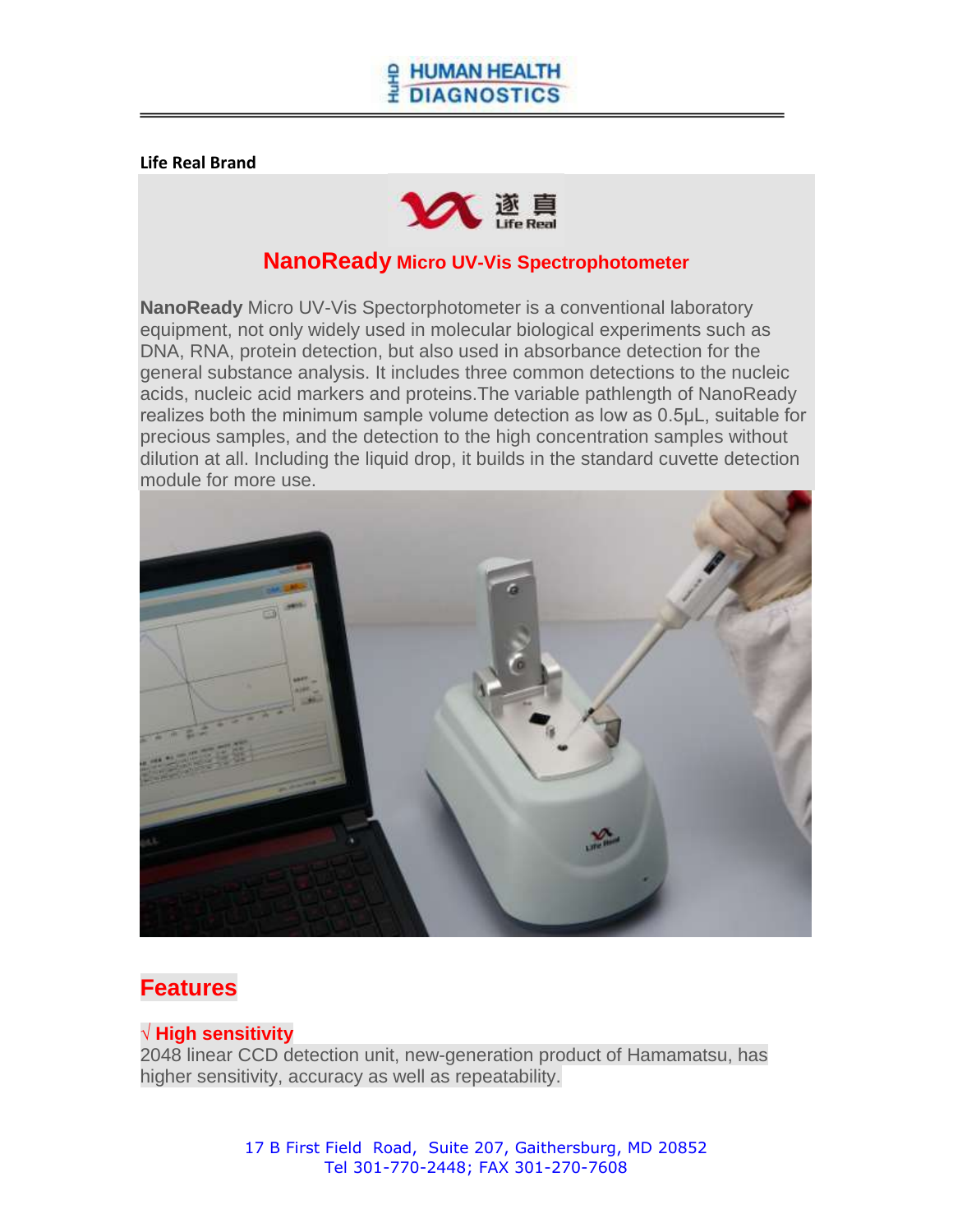## HUMAN HEALTH **E DIAGNOSTICS**

### **√ Stability for the long life**

Long-life xenon flash lamp of Hamamastu ensures stability of detection and the long life of instrument. The lifting detection base with sliding bearing structure has high precision, not easy to damage.

#### **√ Variable pathlength**

The minimum detection pathlength is 0.05mm; samples with high concentration can be detected directly without dilution. The maximum ~15000ng/μL dSDNA, the smallest detection volume of precious samples is 0.5μL.The user-defined settings are allowed if the pathlength is more than 1mm.The instrument has flexible and convenient detection function.



### **√ Ultra wide wavelength range**

With continuous wavelength range as 185-910nm, the instrument can detect various samples through selecting any band. It adapts to a variety of detection requirements with wide range of near infrared wavelength.

### **√ Accurate pathlength**

The stepper motor combined unique double track technology (DPTL), allows the precision of optical pathlength as 0.001mm, thus to achieve highly repeatability of absorbance detection.

### **√ Cuvette detection modeCuvette detection mode**

The cuvette detection mode comes with magnetic stirring function. User can set the heating function and stirring speed for dynamic analysis detection. And the user can define different pathlength, such as 1mm, 2mm, 5mm,10mm(for Model: FC-1100 only).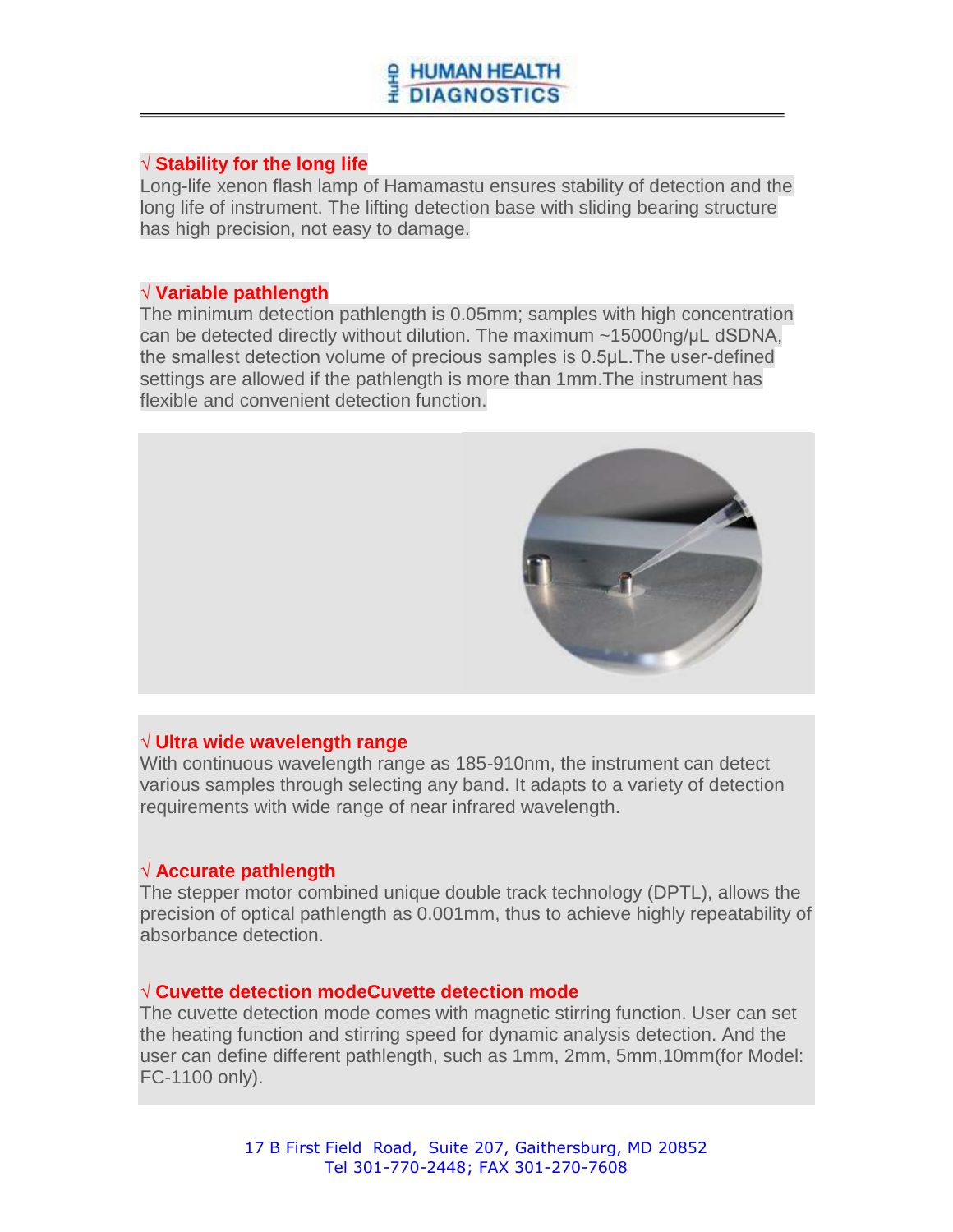



### **√ Unique designed pipette holder for easy sample adding**

Auxiliary holder for adding liquid can ensure the accuracy of adding liquid during micro measurement. It is also suitable for other mainstream brands of micro UV-Vis Spectrophotometer in the market to achieve a stable and simple process of adding liquid.



17 B First Field Road, Suite 207, Gaithersburg, MD 20852 Tel 301-770-2448; FAX 301-270-7608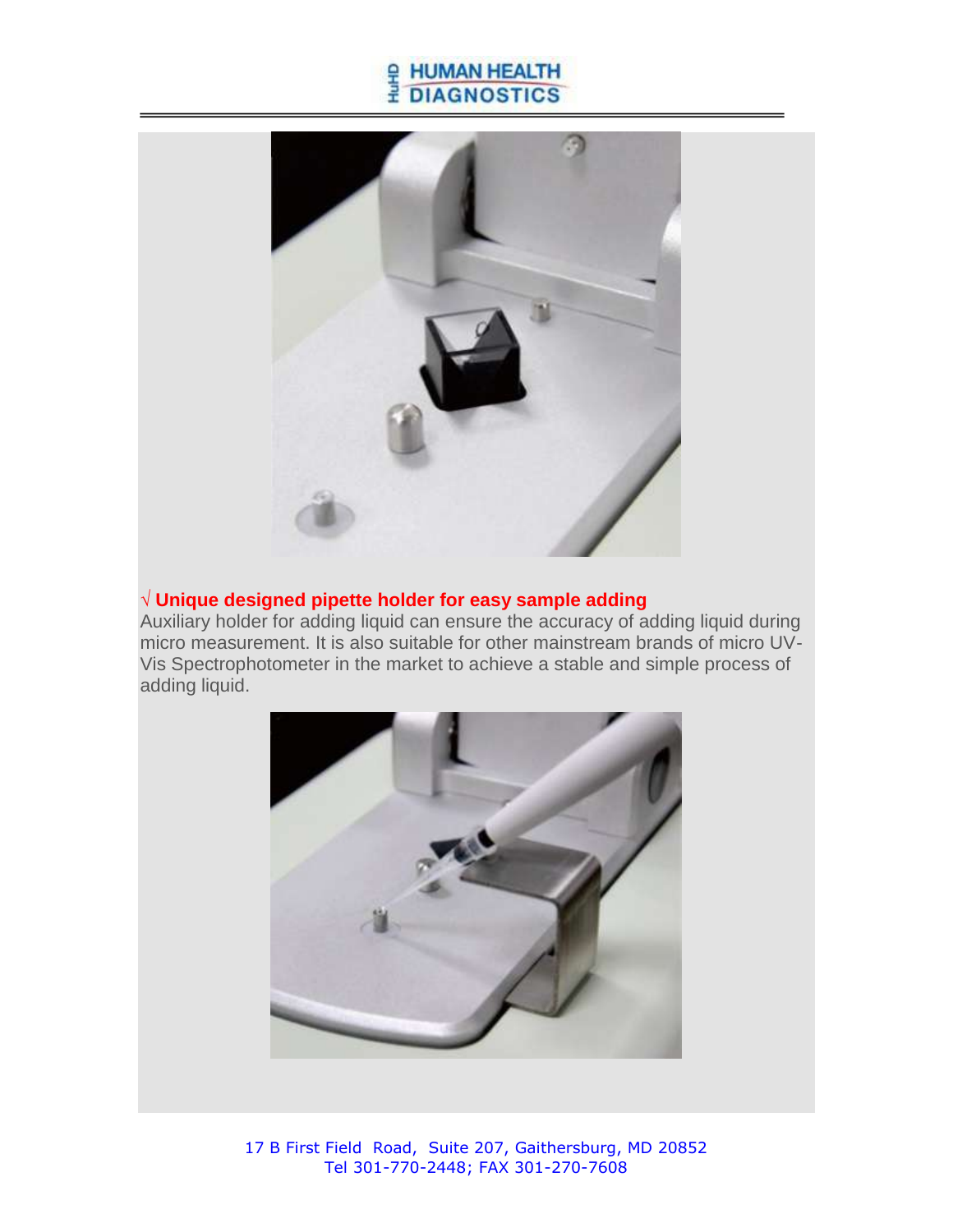## HUMAN HEALTH **E DIAGNOSTICS**

### **√ User-friendly software**

The simple designed interface makes the software user friendly. It will save the detection data and name file automatically, and it is easy to review the files. There is no need to worry about the loss of experimental data. Set U disk upgrade interface, and maintain the latest and most complete function at any time.



## **√ Wireless connection**

WiFi connected PAD to control the detection and results display and storage without need the cables. Dynamic detection realizes remote controlling and timing reading the results without manual intervention.

## **√ Multi-functions**

### ▷ **Nucleic acid detection**

Built-in common calculation formula of dsDNA, ssDNA, RNA, Oligo-DNA, Oligo-RNA, can get the concentration and purity of samples automatically.

### ▷ **UV visible custom scanning**

In the full wavelength range, set the detected wavelength through increasing or decreasing wavelength with 1 nm as expected.

### ▷ **Nucleic acid fluorescence marker detection**

Preinstall extinction factor of commonly used fluorescent dyes of dsDNA, ssDNA, RNA, Oligo-DNA, Oligo-RNA.